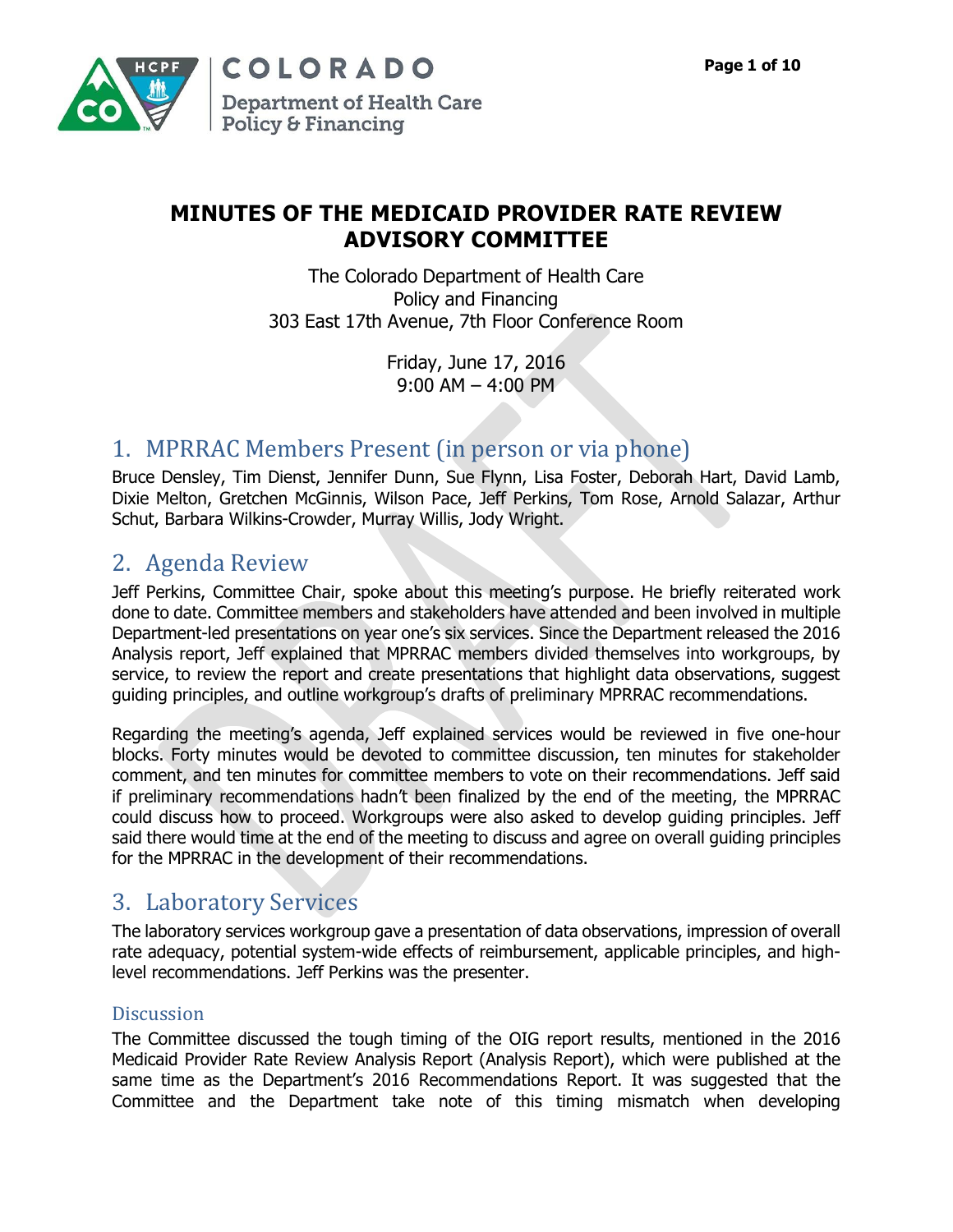recommendations, specifically, that it might be problematic to finalize a recommendation in November 2016 when rates won't be known until January 2017.

Jeff Perkins, asked that, in future Analysis Reports, the Department provide more information regarding why particular states were deemed comparable or not comparable.

Gretchen Hammer, the Medicaid Director, said that the Department could also investigate laboratory rates in the All Payer Claims Database (APCD) data. Wilson Pace noted that some laboratory service providers are now providing direct to consumer services, with advertised costs, and that the Department could look into that information as well.

Gretchen Hammer and Jeremy Tipton, the Payment Reform Unit Manager, spoke about APCD data. They commented on how APCD data was used in a response to the Legislature in  $2015.<sup>1</sup>$ They also commented on some of the challenges with using APCD data, namely that obtaining the data requires funds, it can only be used for the specific and narrow scope delineated ahead of time, and it must be destroyed once the analysis is complete. Jeremy outlined that the Department did not have time to re-request the data for the 2016 Analysis Report.

Jeremy also stated that the Department cannot compare to all benchmarks, all the time. Specifically, he pointed to the statute requirements that rate comparisons could be to Medicare, private payers, and/or other state Medicaid agencies. He explained that three separate rate comparisons for all rates would not be reasonable. Instead, the Department picked the best available benchmark to create a single, overall benchmark. Jeremy said that the Department can work with the Committee next year to examine potential benchmarks to determine the best comparisons.

Jeremy offered his opinion regarding the recommendations, saying that he was wary about tying our rates to other state Medicaid agencies, because our rates would then be tied to the actions of other state legislatures.

Committee members expressed concern that the timing of the new Medicare rates for laboratory services might result in recommendations that impact the budget and utilization in unforeseen ways. Gretchen Hammer reminded everyone that the Department continues to do its rate setting work, and won't stop this work, including monitoring and adapting to changes as appropriate.

The Department also committed to faithfully representing the Committee's recommendations in the Department-authored 2016 Medicaid Provider Rate Review Recommendation Report (Recommendation Report), even if the Department, through its internal analysis, doesn't share that recommendation.

#### Stakeholder Comment

There was no stakeholder comment.

j <sup>1</sup> FY 2014-15 Request for Information  $#1$  can be found via:

[https://www.colorado.gov/pacific/sites/default/files/Health%20Care%20Policy%20and%20Financing%20](https://www.colorado.gov/pacific/sites/default/files/Health%20Care%20Policy%20and%20Financing%20FY%202014-15%20RFI%20%231.pdf) [FY%202014-15%20RFI%20%231.pdf](https://www.colorado.gov/pacific/sites/default/files/Health%20Care%20Policy%20and%20Financing%20FY%202014-15%20RFI%20%231.pdf)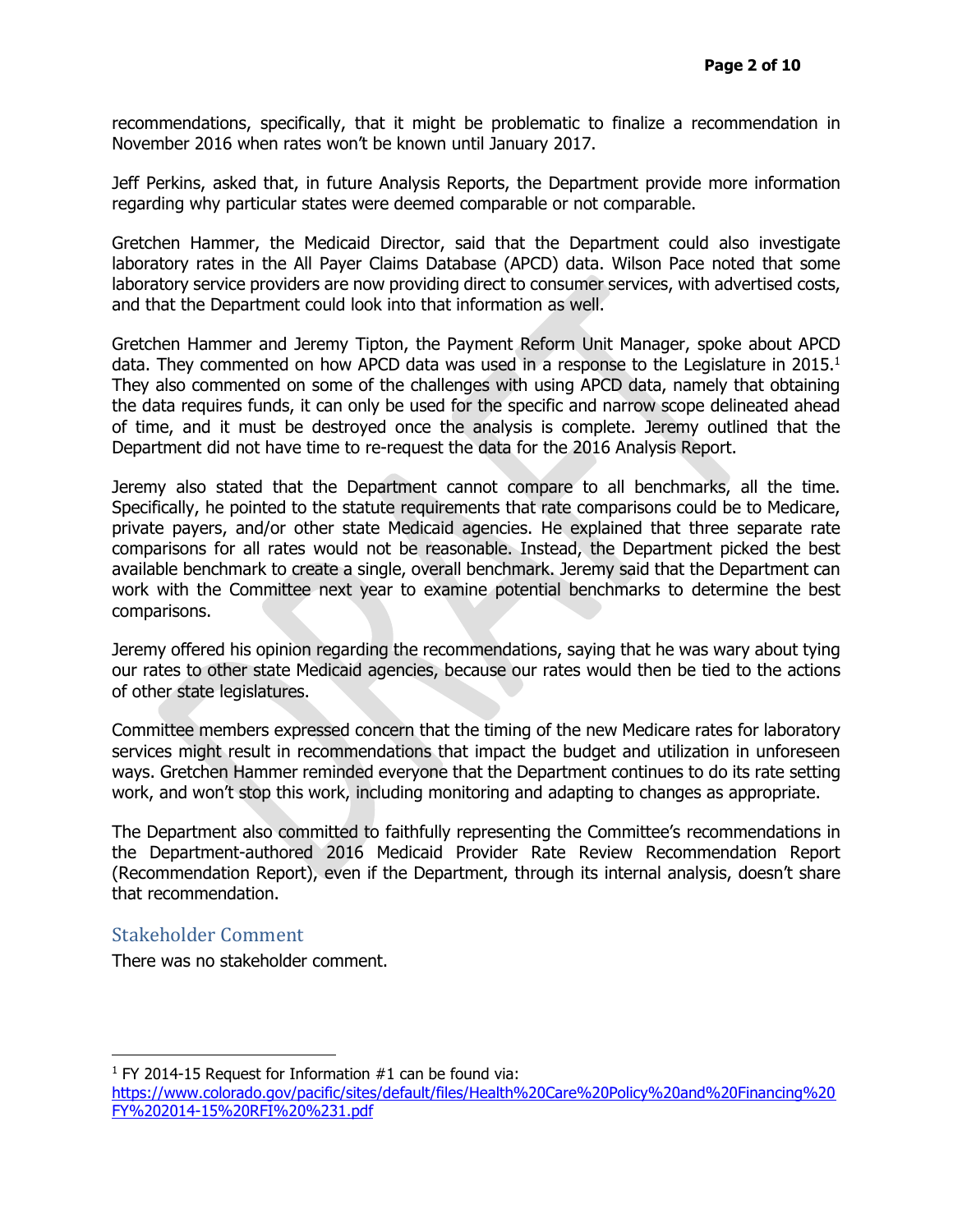### Preliminary Recommendations

The MPRRAC made a preliminary recommendation that:

- the Department continue its annual rate setting process, particularly for laboratory services that are not reimbursed by Medicare; and
- for laboratory services reimbursed by Medicare, if final 2017 Medicare rates are available in time for the 2017-2018 budget cycle, and assuming that the 2017 Medicare rates are based on the OIG report, the Department set rates at 95% of the 2017 Medicare rates.

## 4. Home Health Services

The home health services workgroup gave a presentation of data observations, impression of overall rate adequacy, potential system-wide effects of reimbursement, applicable principles, and high-level recommendations. Sue Flynn presented.

### **Discussion**

Committee members discussed the comparison states used in the Analysis Report and again emphasized that they would like more information to understand how and why comparator states were chosen.

The home health workgroup suggested using quality of care metrics in rate setting, then and discussed with the rest of the Committee and concluded this would be an ideal-state, workgroup members stated they understood that gathering this information can be difficult. The Department and the Committee also noted that Medicare is looking more and more at quality metrics with regards to payments.

Gretchen Hammer noted that the Department has a variety of mechanisms currently related to payments and quality that, though more focused on the primary care setting, the Department could think through how to apply to this work, were the Committee to give that recommendation for long term care.

Wilson Pace inquired about the extra resources that the Department might need were it to pursue more complex payment methodologies. Gretchen noted that when there are confusing or complex payment methodologies and policies, more conversations and education needs to take place, but she wasn't going to make a comment on the internal resource needs for more complex payment methods at this time.

The Committee and Department had a conversation regarding the need to further research a few factors related to reimbursement rates and payment methodologies:

- lump sum reimbursement versus time increment reimbursement;
- Medicare's LUPA rate and a proposed CMS rule to alter the requirements to receive home health services for Medicare recipients;
- mileage reimbursements for home health that differ from services such as EMT (where a provider goes to multiple locations in one trip, versus EMT goes out and back); and
- how/if geographic considerations could be used in setting rates to alleviate rural access issues.

Bruce Densley noted that he did not know of any private payers that reimburse for mileage for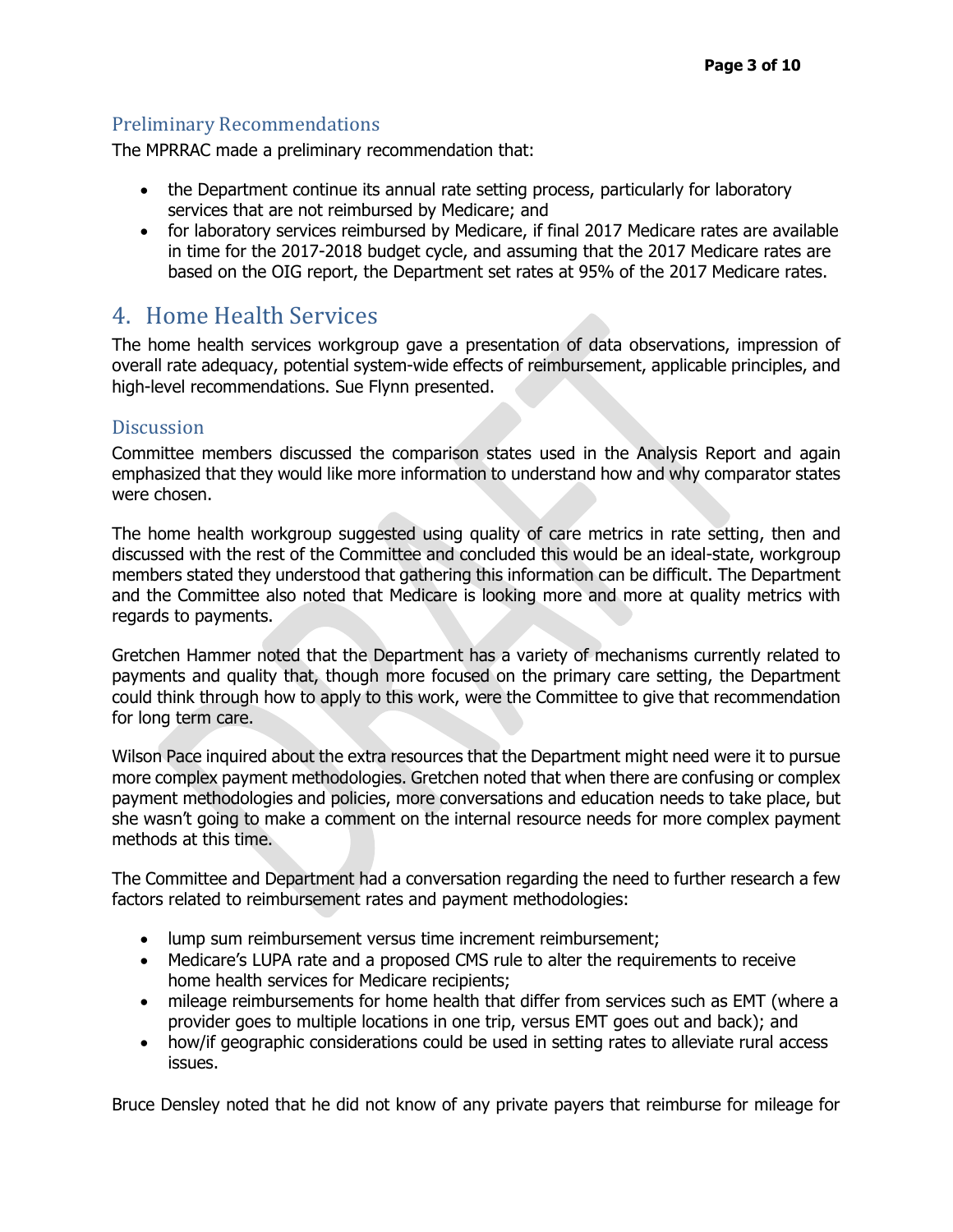home health services.

Regarding geographic considerations, the Department noted that there is movement from federal partners to potentially allow for more investigation into basing reimbursement on geographic considerations. Kevin Martin, Fee for Service Rates Manager, also asked that Committee members outline their main goal in suggesting reimbursing using geographic considerations. Committee members pointed towards attempts to get services for clients in rural areas.

Gretchen Hammer highlighted that the new federal Access to Care rule asks a different question, which is: is the access to care for Medicaid clients in an area similar to the access to care for other payers in the same area. The question that the rate review process is examining involves the sufficiency of rates to allow for client access.

Jeremy Tipton asked certain Committee members for cost reports and margin information to help the Department evaluate the recommendations. Committee members supported this request, pointing out that such information will help the Committee understand things like employee retention issues.

Gretchen also commented that phasing-in recommendations might be something that the Department supports, but it might not be something that the state legislature would commit to via their process.

#### Stakeholder Comment

One stakeholder commented that it is difficult to recruit and retain staff with the current reimbursement rates for registered nurses (RN) because of the hourly wages. She also noted that it is hard to compete with hospital's rate of pay, benefits, and paid time off.

Eric Goff, representing All State Home Health and Agave Home Health, provided a written statement and supporting documentation, and reiterated what some committee members previously said; he didn't think the states chosen by the Department were good comparable states. He also said that the LUPA rate would be a good comparison for home health.

#### Preliminary Recommendations

The MPRRAC made a preliminary recommendation that:

- the Department increase rates towards 90% of LUPA over three years,
- the Department examine geographic (e.g., reimbursing differently based on locations such as rural, frontier, and urban) and transportation considerations, and
- the Department investigate, as an alternative to the current lump sum payment methodology, reimbursement methodologies that are a "base plus".

# 5. Private Duty Nursing Services

The private duty nursing services (PDN) workgroup gave a presentation of data observations, impression of overall rate adequacy, potential system-wide effects of reimbursement, applicable principles, and high-level recommendations. Lisa Foster presented.

#### **Discussion**

The PDN workgroup expressed interest in the number of clients that requested services and didn't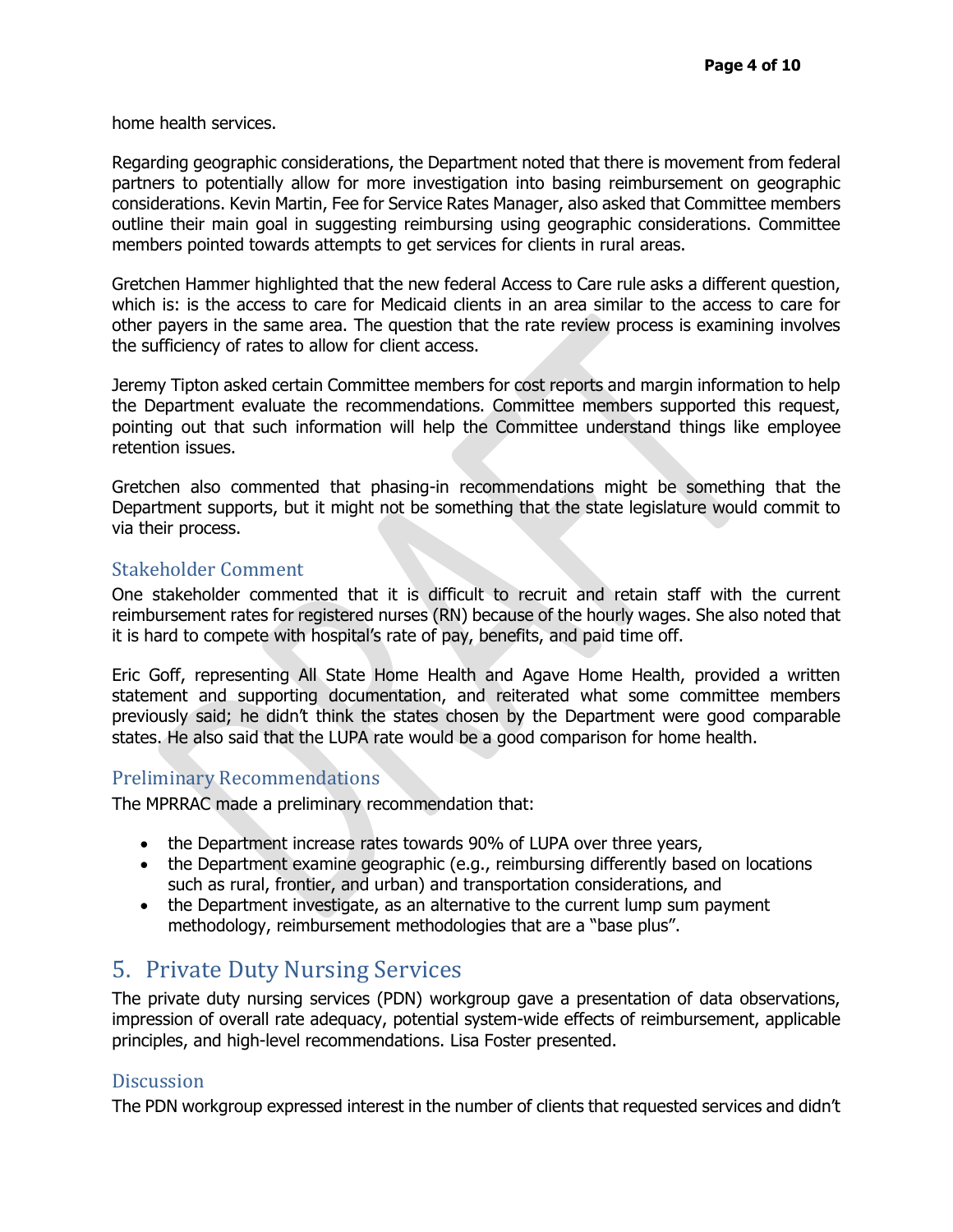receive authorization for those services. The Committee and Department identified that multiple questions were being asked:

- what are the hours requested that aren't approved;
- how many requests exist that have no hours approved; and
- how many patients don't make a request at all.

The Department has information on the first two questions, but does not have data regarding the patients that are unable to make a request. The Department commented that it may be home health agencies and case management agencies have a better understanding of patients that are unable to request PDN services.

Jeremy Tipton commented that the Department would like to obtain this sort of information from home health agencies, as well as information regarding their patient waitlists and information about staffing shortages.

The Committee questioned if other institutions, such as hospitals, might have information about their clients that they would like to discharge and subsequently receive PDN services but that, because they cannot secure those services, do not discharge the patients. The Committee suggested that the Department reach out to Children's Hospital, St. Mary's Hospital, Rocky Mountain Hospital, and St. Joe's Hospital to survey and see if the Department can gather this information.

Gretchen Hammer commented that there is a state-wide nursing shortage, so this access issue may be broader and more complex than just Colorado Medicaid.

As the Committee discussed the PDN workgroup's recommendation to increase LPN rates, they noted that the Committee and Department might be able to use this as a testable prediction. Specifically, if LPN rate increases, the Department could examine changes in the use of LPNs versus RNs by PDN clients. Lisa Foster commented that there are services that can be done by both LPNs and RNs.

Kevin Martin asked for the information and data that was used by the workgroup members to develop the recommendation for an increased LPN rate (from \$30/hour to \$35-\$37.50/hour). Lisa Foster said that this recommendation came from the rates she has on file of comparable states (specifically Washington, Oregon, and Minnesota).

#### Stakeholder Comment

Eric Goff said that, in addition to examining how PDN services may be a more appropriate and less costly setting as compared to hospitals, the Department should also examine - or try to make a comparison to- long-term acute care hospitals (LTACs).

#### Preliminary Recommendations

The MPRRAC made a preliminary recommendation that:

• the Department gather more information about LPN reimbursement rates and/or wages from hospitals and LTACs to help investigate appropriate increases in the LPN rate for PDN services; and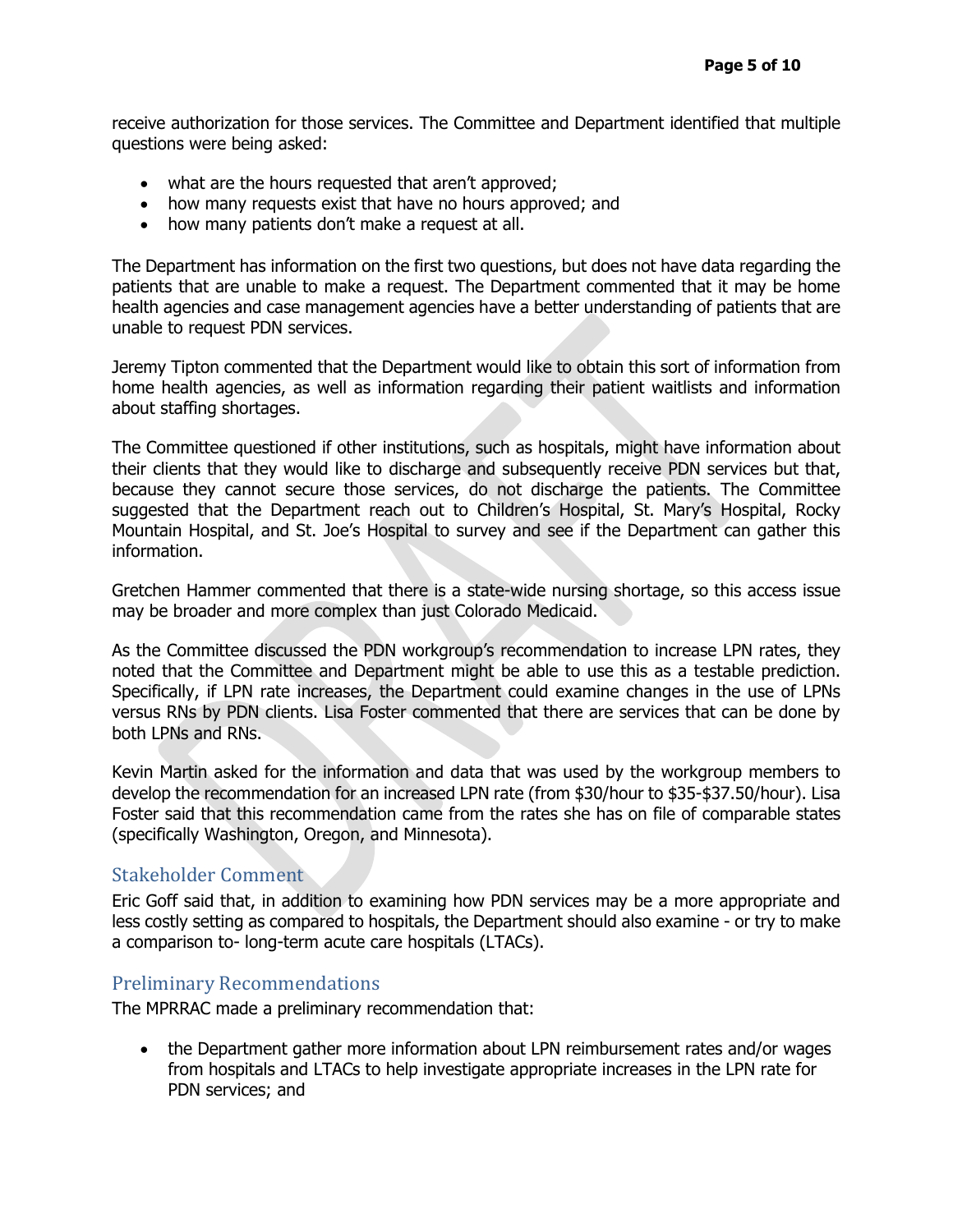similar to Home Health, the Department, consider some mechanism to increase reimbursement in rural areas.

## 6. Non-Emergent and Emergency Medical Transportation

The non-emergent and emergency medical transportation (NEMT/EMT) workgroup gave a presentation of data observations, impression of overall rate adequacy, potential system-wide effects of reimbursement, applicable principles, and high-level recommendations. Tim Dienst presented.

#### **Discussion**

Tim pointed out that information on EMS trips that do not result in a patient transfer does not show up in the claims data.

In response to committee members' questions regarding whether or not other state Medicaid agencies and private payers reimburse for transportation services that do not result in a transport to a hospital, Tim said that a few other state Medicaid agencies pay for treat and release services, but it is not the norm. Tim said he is also unaware of any private payers that reimburse for treat and release in Colorado. Committee members commented that not reimbursing for treat and release might lead to patients being transported to locations associated with higher costs of care (e.g., hospitals) when that isn't necessary.

Tim also discussed that the ability to use other types of transportation (other than an ambulance) could result in lower-cost, more appropriate transports.

Tim said that EMT is experiencing similar problems to Home Health and Private Duty nursing in difficulty in recruiting and retaining staff and volunteers, specifically in rural areas.

Tim echoed the idea that EMT rates should be compared to additional states in the Analysis Report. Tim also said that with Medicaid expansion, the percent of his organization's clients that have either Medicare or Medicaid has increased.

Tim pointed out that when the workgroup was thinking about recommendations, they realized that there is essentially a pot of money and, barring in increase to that pot of money, recommending an increase in reimbursement for one service would result in a "winners and losers" situation where other services might receive less reimbursement.

Kevin Martin asked Tim and the Committee for more information on what geographic considerations would go into a payment modifier (referring to a recommendation on the workgroups' presentation), citing that the Department already reimburses based on mileage. Tim said that it is mainly mileage, but he said he would like more information regarding what are urban versus rural geographic considerations.

After presenting recommendations, Tim said that he would prioritize recommendations as they were presented (from short term to long term). Tim also said that his organization is in the process of gathering more data on surrounding state reimbursement rates.

Gretchen Hammer wanted to let the Committee know that, with regards to recommendations, it would be helpful if the Committee allowed for short-term and long-term recommendations to be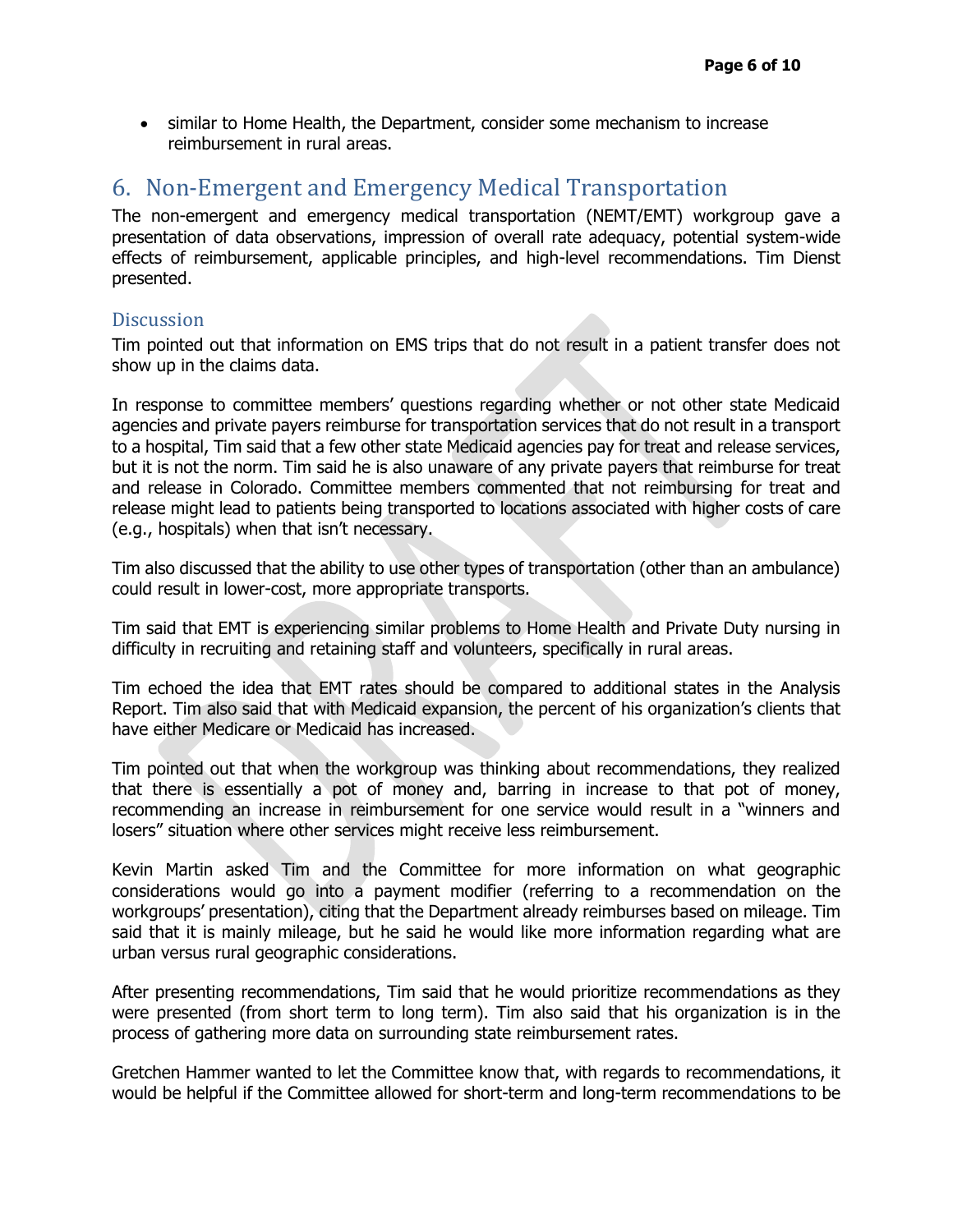examined simultaneously. Specifically, she said that in the case of NEMT/EMT services, the Department, given the current budget environment, might have to investigate the long-term goal of increased federal matches in an attempt to meet the short-term goal of increasing transportation rates.

Gretchen and Committee members also discussed the idea that the recommendation to research and take into account geographic considerations has been present in other service recommendations. Committee members agreed that the concept of investigating reimbursement with geographical considerations might better serve as a guiding principle, rather than a repeated recommendation.

Kevin Martin, referring to the guiding principle mentioned earlier of making recommendations that result in care in the most effective, least costly environment, wanted to know if the workgroup and/or Committee had any recommendations about NEMT. Gretchen Hammer noted that internally the Department is working on NEMT improvements, but a recommendation from the Committee regarding NEMT would help the Department's work.

#### Stakeholder Comment

One stakeholder commented that he agrees that EMT is underpaid and supported the idea of having a goal to increase EMT reimbursement rates closer to Medicare over the next three years. He also supported the idea of investigating how to increase NEMT rates.

An NEMT stakeholder commented that providing services, especially for him in the Northeast corner of the state, is difficult. The stakeholder pointed out that for things like dialysis appointments, the lack of transportation can lead to emergency situations if patients can't get the care they need. He said he also supported increased reimbursement.

There was also a Committee discussion regarding third-party liability issues and EMT reimbursement and Gretchen Hammer committed to raise this issue with the new Legal Director, Paul Ritzmah.

### Preliminary Recommendations

The MPRRAC made a preliminary recommendation that:

- The Department increase rates for EMT/NEMT towards a goal of parity to Medicare and/or surrounding states over three years, including investigating the use of supplemental sources (e.g., enhanced federal match);
- The Department look at initiating reimbursement for treat and release and supplies used codes; and
- The Department investigate reimbursing for alternative transportation vehicles (i.e. vehicles other than ambulances).

# 7. Physician-Administered Drugs

The physician-administered drugs workgroup gave a presentation of data observations, impression of overall rate adequacy, potential system-wide effects of reimbursement, applicable principles, and high-level recommendations. This presentation also included information from the workgroup regarding data and analysis deficiencies and was presented by Jeff Perkins.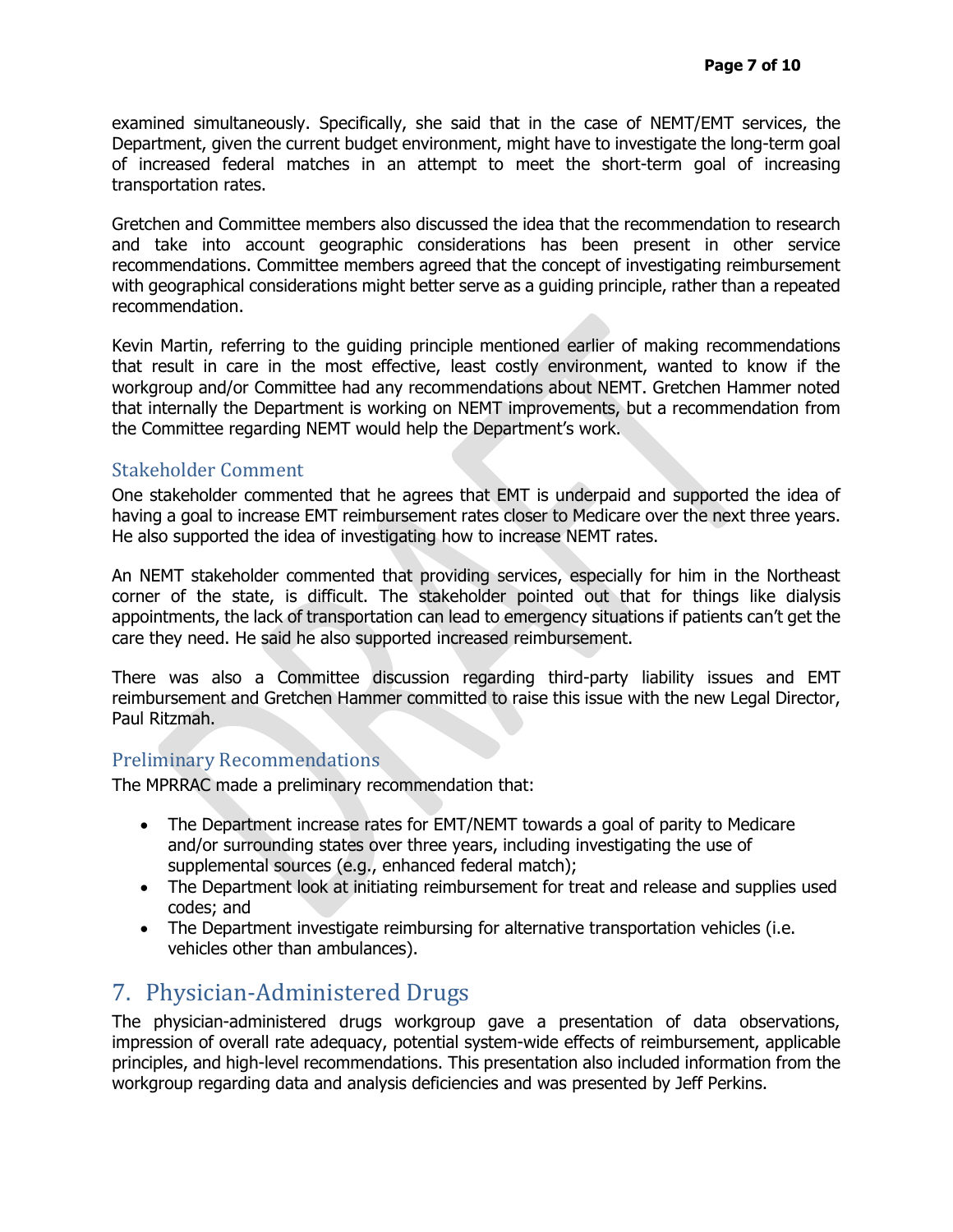#### **Discussion**

Jeremy Tipton drew attention to the fact that the statute does not require a comparison of services between sites and that analysis was done for broad services, not individual codes.

Within the data deficiency charts presented, Jeff said that the drugs with no comparison to Medicare rates are mostly contraceptives. Numbers in green indicate Medicaid reimbursement is more than Medicare, numbers in red indicate Medicaid reimbursements less than Medicare, and orange numbers indicate reimbursement is more or less the same.

Jeff answered a clarifying question and stated that rates are only for the cost of the drug; there are separate drug administration codes and rates that are not being examined this year.

Regarding the paragraph in the Analysis Report on CMS's proposed rule change, Gretchen Hammer clarified that the intent of the paragraph was to inform the Committee and JBC of a proposed rule change, not to indicate that it was guaranteed to be finalized as-is.

Gretchen Hammer also pointed out that the Department has held, and continues to hold, conversations with the JBC regarding the potential issues with tying Medicaid rates to Medicare rates, when Medicare has committed to fundamentally shifting the payment methodologies, specifically moving towards value-based payments. Jeff recommended that the Committee be aware of these changes and that the Committee may have to change the rate review schedule.

Regarding identifying costs for physician-administered drugs that are not reimbursed by Medicare, Kevin Martin said that it is difficult to gather cost information. The Department said that they would look into J-code information in the All Payer Claims Database (APCD).

Gretchen pointed out that, in the past, the Department has made policy changes that, upon evaluation, do not necessarily net the results that stakeholders or Department staff had predicted. Gretchen suggested a guiding principle for the rate review process could be for the Department to engage the Committee in developing evaluation plans. Gretchen also noted that evaluating the efficacy of a recommendation six months post-implementation may be too soon. The committee asked to be included in reviewing evaluation criteria for a policy or rate change, prior to an implementation of a recommendation.

Gretchen also noted that covering the costs of hard goods might be a good guiding principle. She further noted that cost of services is difficult and problematic to determine.

Regarding the document that outlined logistical considerations for altering physician-administered drugs, which the Department handed out prior to the meeting, Gretchen noted that the Department has previously sought, from the General Assembly, a targeted rate increase for certain physician-administered drugs. It was not granted.

#### Stakeholder Comment

Dr. Jody Ryan, from the Mental Health Center of Denver, recommended moving long-acting antipsychotic injectibles to a pharmacy benefit. Dr. Ryan said that other private payers reimburse via a pharmacy benefit methodology. He additionally said that the buy-and-bill model doesn't work for community mental health centers. Dr. Ryan said he could provide information on studies that show the improved health outcomes for long-acting anti-psychotics.